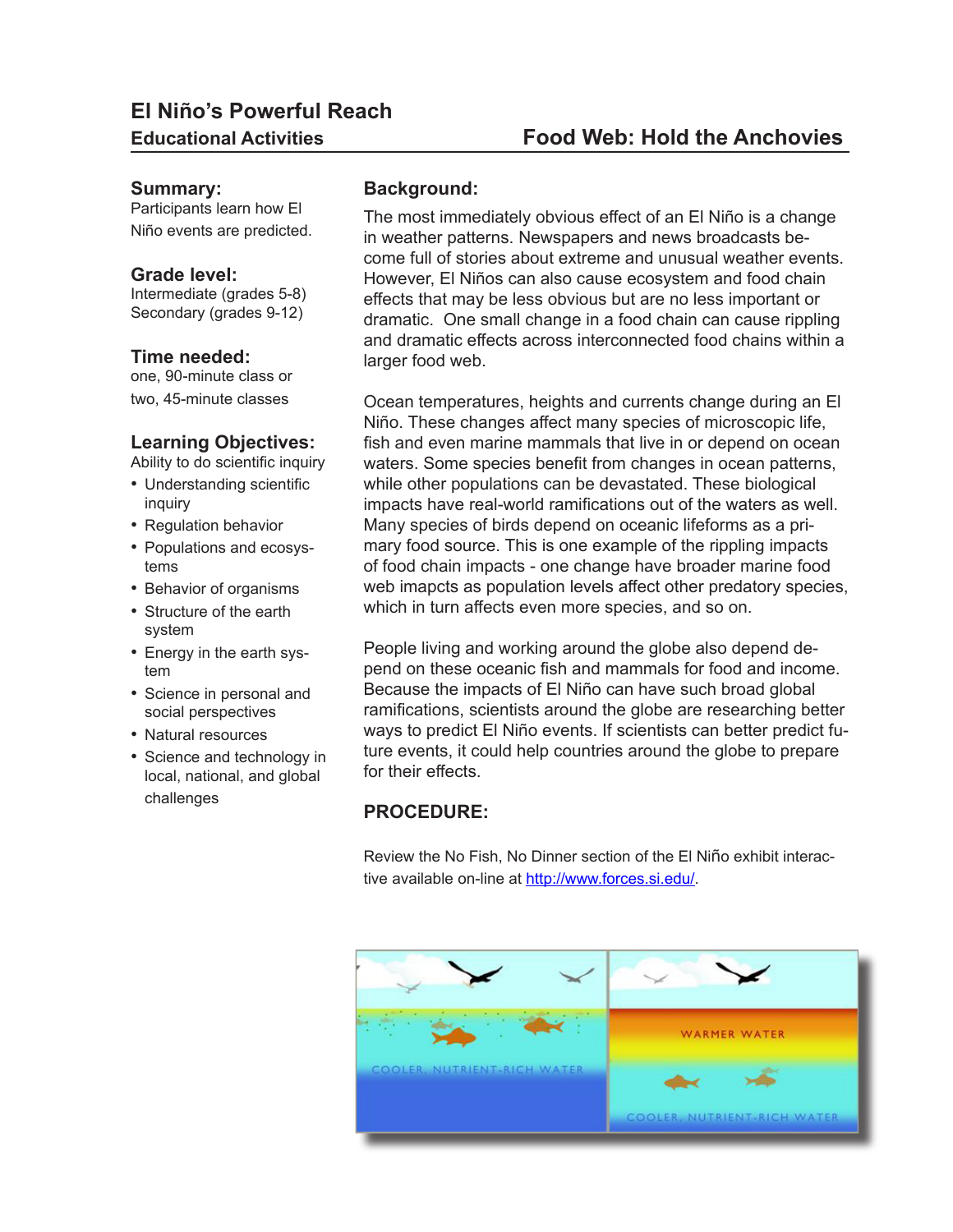1. Define the terms food chain and food web.

2. Explain the El Niño food web impacts that affect the people in Peru who live near or depend on the Pacific Ocean.

3. Explain how some bird and iguana species have been affected by El Niño in the past.

## **Advanced Enrichments: Data Comparisons:**

Dr. Francisco Chavez at the Monterey Bay Aquarium Research Institute Institute studied historic fisheries landings data and found that two fishes species seem to be greatly influenced by ENSO. (See [http://www.mbari.org/news/news\\_releases/2003/nr01-chavez.html](http://www.mbari.org/news/news_releases/2003/nr01-chavez.html)). The South American sardine (Sardinops sagax) and the Peruvian anchoveta (Engraulis ringens) are open ocean swimming, planktonfeeding fish found in large schools off the coast of South America.

1. List the ways that El Nino events can affect fish populartions and the marine food web.

2. Go to the following website - <http://www.vims.edu/bridge/mbarianchovy.xls>

3. Open Microsoft Excel, highlight data then click on File/ Save as type: Microsoft Excel Worksheet. The data includes:

- · Year from 1900 to 2002
- · Global-average Surface Air Temperature Anomalies (GSATA) difference between the annual air temperature and the mean air temperature over the past century (° Celsius)
- Atmospheric Circulation Index (ACI) relative amount of wind blowing east-west versus northsouth
- $\cdot$  Mauna Loa CO<sub>2</sub> atmospheric CO<sub>2</sub> measured at Mauna Loa, Hawaii (parts per million)
- Sardines annual landings from Peru (metric tons)
- · Anchovy annual landings from Peru (metric tons)
- 4. Follow the instructions below to make a graph comparing the sardine and anchovy landings.
	- Highlight cells E13 through F116.
	- Click on the Chart Wizard icon.
	- Under the Standard Types tab, select Line and choose the first chart sub-type.
	- Click Next.
	- In Step 2 of the Chart Wizard, click on the Series tab.
	- In the Category  $(X)$  axis labels box, click on the icon at the right end of the box and then highlight cells A14 through A116.
	- Click on the icon at the right end of the box to get back to the Chart Wizard.
	- Click Next.
	- In Step 3 of the Chart Wizard, enter titles for the chart (example: "Peruvian Sardine and Anchovy Landings"), X axis (example: "Year") and Y axis (example: "Sardine Landings (metric tons)").
	- Under the Legend tab, select Bottom placement.
	- Click Next.
	- In Step 4 of the Chart Wizard, select "As new sheet" and give it a name such as Fisheries graph.
	- Click Finish.
	- · On the graph, right click on the Anchovy line and select Format Data Series.
	- Under the Axis tab, select Secondary axis.